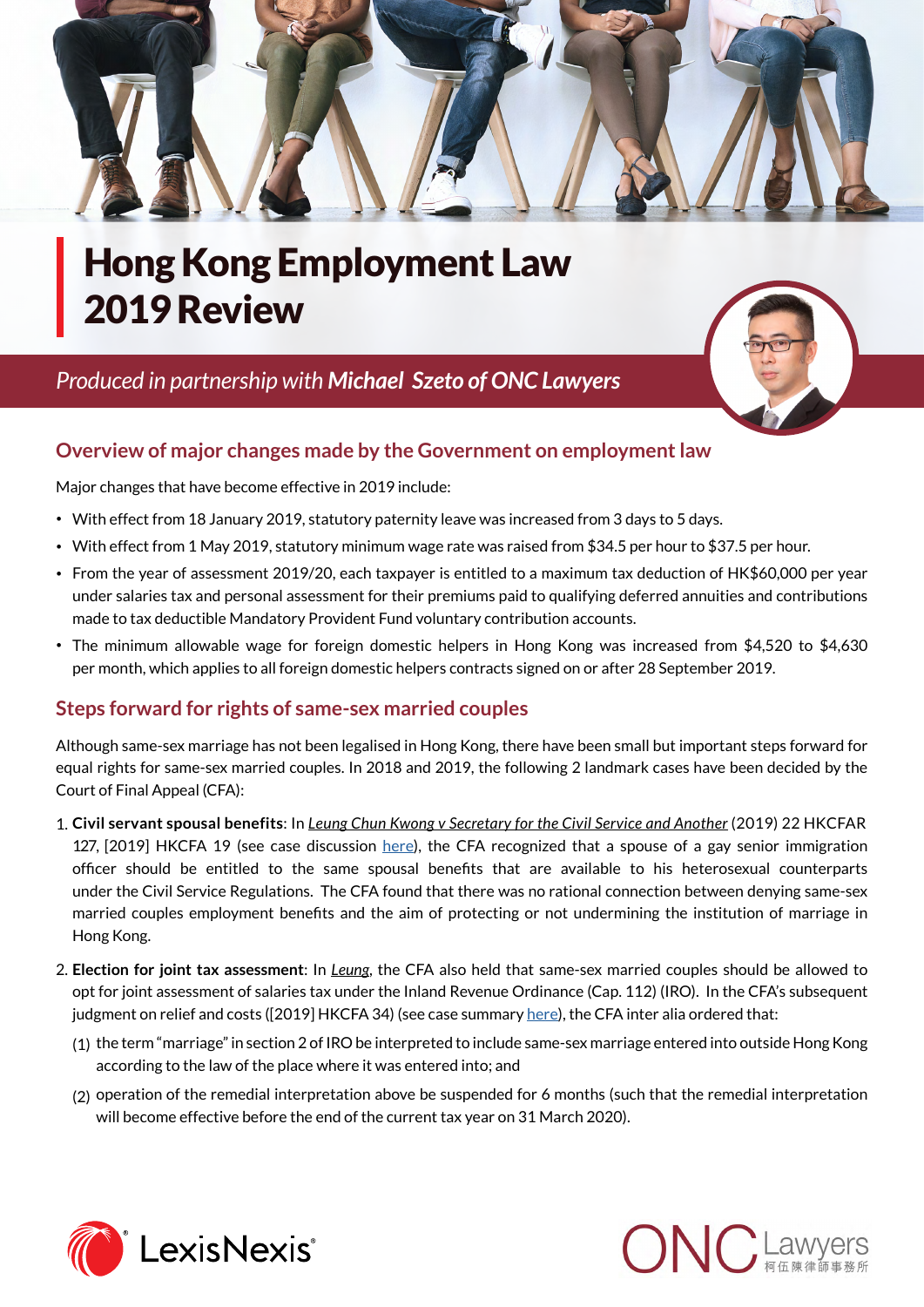3. **Dependant visas**: In *QT v Director of Immigration* (2018) 21 HKCFAR 324, [2018] HKCFA 28 (see case discussion [here\)](http://www.onc.hk/en_US/court-final-appeals-ruling-right-dependent-visas-sex-couples/), the CFA ruled that same-sex couples who are lawfully married or in a civil partnership overseas are eligible to apply for dependant visas in Hong Kong. The CFA found that the Director of Immigration's decision of refusing to grant a dependant visa to a same-sex spouse ran wholly counter to the alleged aim of encouraging talent to join the workforce in Hong Kong. This CFA decision will assist employers who need to deal with issues of dependant visas for same-sex spouses in recruiting international talents.

Do the CFA's decisions imply that same-sex marriage will be recognised in Hong Kong soon? It appears not. In *Leung*, the CFA repeatedly stressed that it was only dealing with the benefits to the same-sex married couples but not legalising same-sex marriage in Hong Kong, and acknowledged that the traditional family institution in Hong Kong constituted by marriage should be protected. Furthermore, on 18 October 2019, the Court of First Instance (CFI) dismissed an application for judicial review in *MK v Government of HKSAR* [2019] 5 HKLRD 259, [2019] HKCFI 2518. The CFI held that the right to marry under Article 37 of the Basic Law has no application to same-sex couples and the Government has no positive obligation to provide legal framework for recognition of same-sex relationships, affirming the position that whether there should be a legal framework for the recognition of same-sex relationships is a matter for legislation.

## **Real benefit to employer required when amending employment contracts**

The Court of Appeal (CA) in *Wu Kit Man v Dragonway Group Holdings Limited* [2018] 2 HKLRD 117, [2018] HKCA 107 discussed the legal principles for amendments of contracts and clarified what can amount to good consideration supporting the amendments.

#### *Facts*

In May 2015, the employee entered into an employment contract with the employer, pursuant to which she was employed to assist the employer in its listing application. In October 2015, the employer issued an addendum to the original contract offering a cash bonus to the employee (notwithstanding that the employee was not asked to perform any extra duty). In December 2015, the employer terminated the employment without providing the cash bonus. The employee claimed for the cash bonus in the Labour Tribunal, which ruled in favour of the employee. The CFI reversed the Labour Tribunal's decision on the basis that the addendum was unenforceable due to lack of fresh consideration. The employee appealed to the CA.

#### *Decision*

The ultimate test for consideration for variation of terms of employment is whether there is a real benefit to the employer. In applying the test, whilst the CA accepted that as a starting point non-exercise of the right of termination of an employment contract by an employee may amount to good consideration, the court will have to look at the overall circumstances of the case to see if the continuance of employment of an employee did provide a real benefit to the employer which can provide consideration for the amendment.

The CA discussed an earlier case *Chong Cheng Lin Courtney v Cathay Pacific Airways Ltd* [2011] 1 HKLRD 10, where the employer varied the standard terms of employment contracts of all cabin attendants when there was competition from other airlines offering similar packages. It was in this special context that the CA held that the employee had provided sufficient consideration by refraining from resigning.

In the present case, as there was insufficient exploration of the facts by the Labour Tribunal to assess whether the employer had obtained a real benefit or obviated a disbenefit in making the addendum, the CA allowed the employee's appeal and remitted the case back to the Labour Tribunal for a re-trial on the question of consideration for the addendum.

Employers and employees should bear in mind the importance of showing consideration in order to enforce amendments to employment contracts.

Know more about the case [here.](http://www.onc.hk/en_US/amendments-employment-contract-whether-real-benefit-employer/)



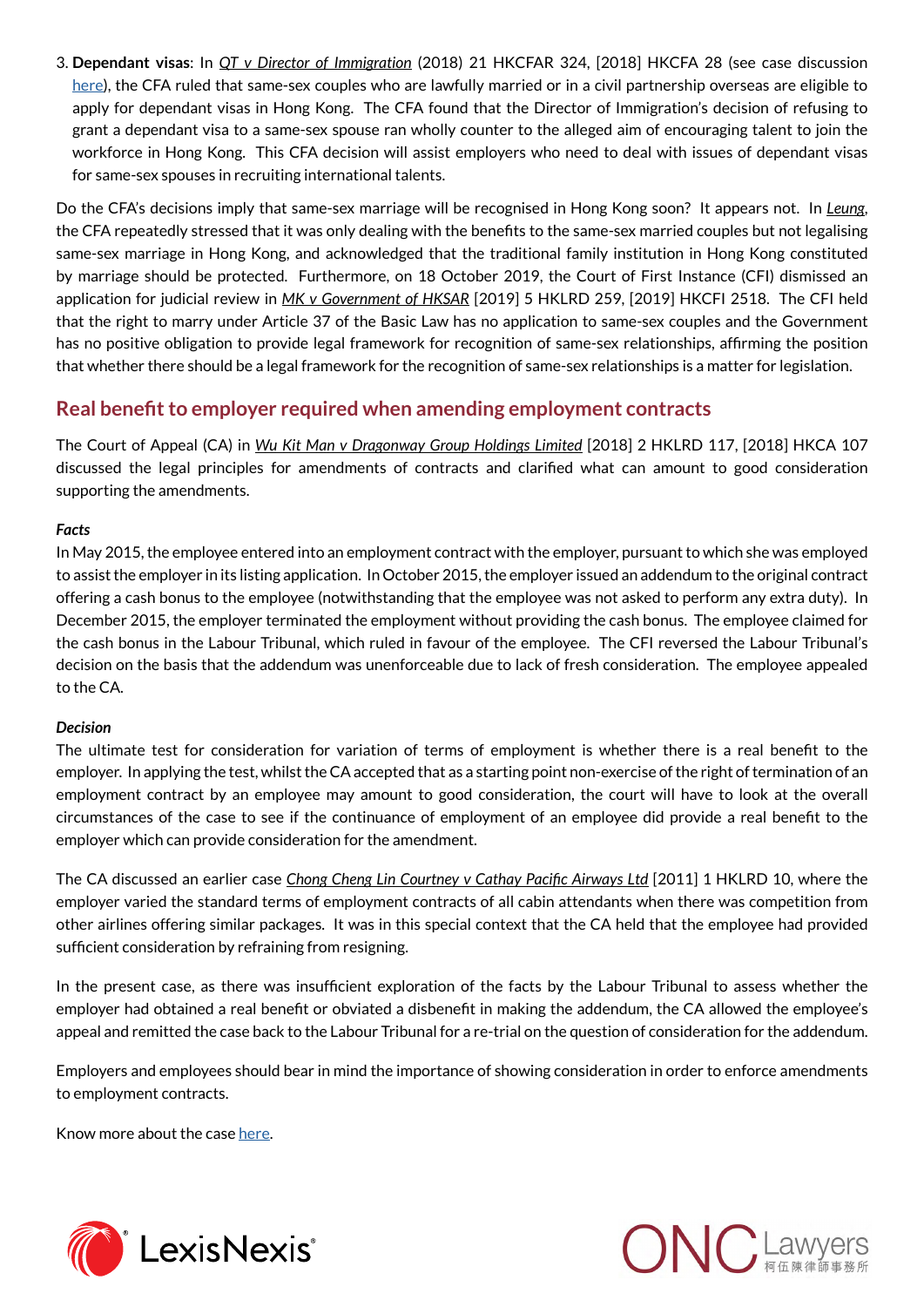## **CFI affirms extended scope of springboard injunctions and importance of restrictive covenants**

A "springboard" injunction is a type of injunction typically sought by employers to remove the unlawful advantage that a former employee and his/her new employer have gained through unlawful activities, traditionally in cases of misuse of confidential information. In *McLarens Hong Kong Ltd v Poon Chi Fai, Corey & Others* [2019] 3 HKLRD 403, [2019] HKCFI 1550, the CFI affirmed the English High Court's position that extends the scope of springboard injunctions, and discussed the importance of restrictive covenants when springboard relief is sought in a team move scenario.

#### *Facts*

9 former employees of the plaintiff employer resigned en masse to join a new employer, a competitor of the plaintiff. Their resignation was followed by solicitation of the plaintiff's clients, who directed the plaintiff to transfer their files to the new employer. Importantly, the employment contracts of the 9 employees contained no restrictive covenants.

The plaintiff argued that springboard injunctions should be granted against the 9 employees to the effect that they should be restrained from engaging in competing business in the United Kingdom, Hong Kong or China and soliciting the plaintiff's customers for 6 months for inter alia their breaches of duties of fidelity owed to the plaintiff, which required them to inform the plaintiff about the conducts of other employees which were detrimental to the plaintiff's interests.

#### *Decision*

Citing *QBE Management Services (UK) Ltd v Dymoke & Others* [2012] IRLR 458 (the English leading authority in springboard injunctions), the CFI affirmed that springboard relief is not confined to cases of misuse of confidential information, but is available to prevent any future or further economic loss to a previous employer caused by former employees taking an unfair advantage of any serious breaches of their employment contracts.

The CFI considered that it is of importance that the relevant employment contracts contained no restrictive covenants. Hence, as a matter of commercial and practical reality, the 9 employees could have easily left the plaintiff to join the new employer without committing any wrong. On the whole, the CFI found that the plaintiff had failed to prove the creation of a springboard by reason of the failure to inform the plaintiff of the en masse exodus, and decided that the course which seemed to carry the lower risk of injustice was not to grant springboard injunctions.

Employers should note that a springboard injunction will not be granted as a mere substitute relief to assist an employer who has neglected to include enforceable restrictive covenants in employment contracts. Employers should ensure that their employment contracts contain enforceable restrictive covenants, failing which the remedies available to them in the face of team move may be severely limited.

Know more about *QBE* [here](http://www.onc.hk/en_US/protection-employers-team-move-part-ii-springboard-injunction/) and *McLarens* [here](http://www.onc.hk/en_US/protection-employers-team-move-part-iii-interplay-restrictive-covenants-springboard-injunction/).

## **Landmark UK Supreme Court decision reforming test for "blue penciling" restrictive covenants**

A restrictive covenant in an employment contract is prima facie void as contrary to public policy and, hence, unenforceable unless the employer can show that the covenant is reasonably necessary to protect its legitimate business interest. Where a covenant includes unenforceable parts but these parts can be removed without affecting the remaining parts, the court may "blue pencil", that is, to sever the unreasonable parts so that the remainder of the covenant is enforceable. This is commonly referred to as the "blue pencil" test.

In *Tillman v Egon Zehnder Ltd* [2019] UKSC 32, [2019] 3 W.L.R. 245, the UK Supreme Court expressly rejected the old "blue pencil" principles laid down in *Attwood v Lamont* [1920] 3 K.B. 571 and reformed the 3 criteria in determining severability of a post-employment restrictive covenant as follows:



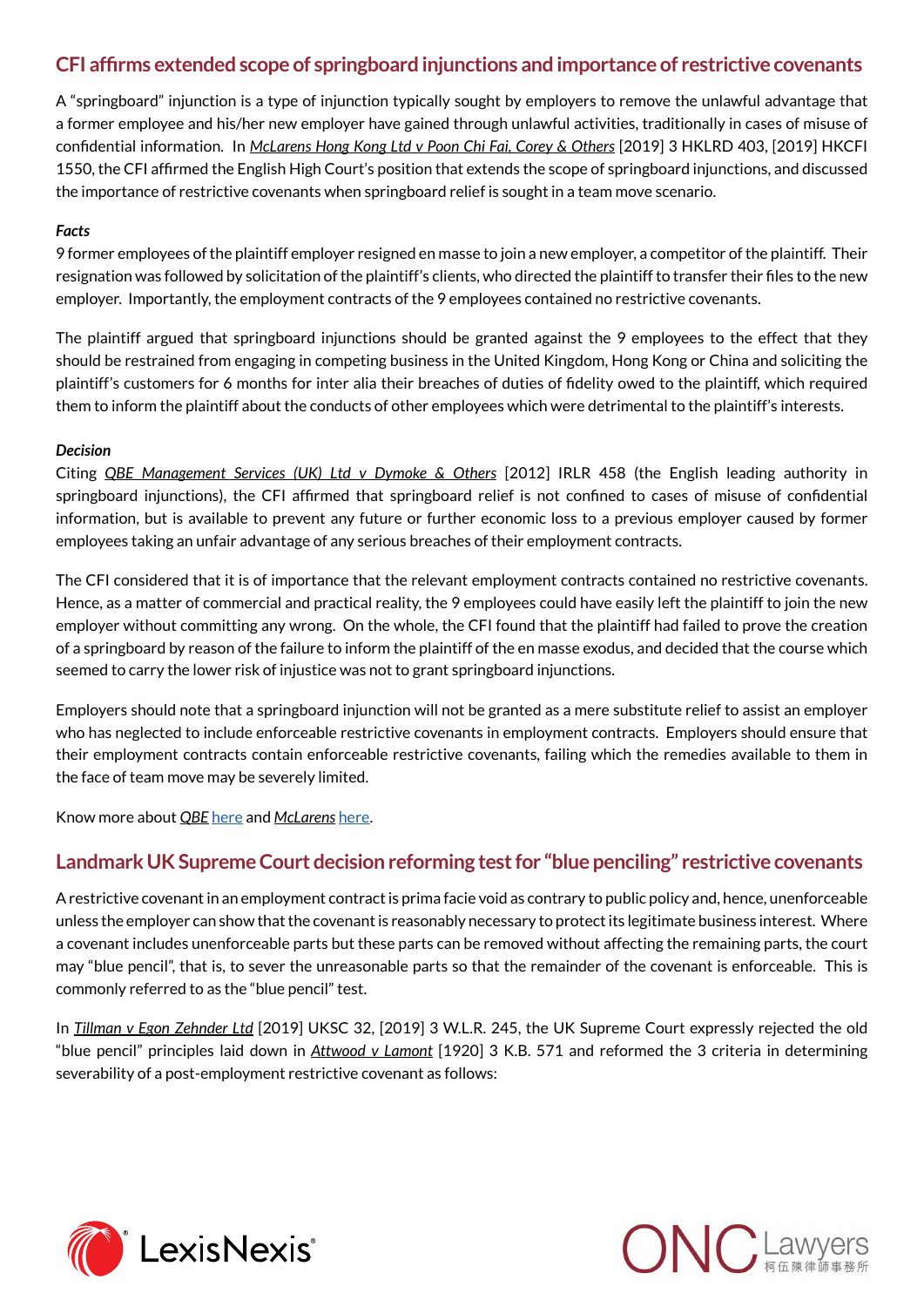- 1. the unenforceable provision is capable of being removed without the necessity of adding to or modifying the wording of what remains;
- 2. the remaining terms continue to be supported by adequate consideration; and
- 3. the removal of the provision would not generate any major change in the overall effect of all the post-employment restraints in the contract.

It is noteworthy that *Tillman* is the first decision in 100 years that goes beyond the English Court of Appeal, where the UK Supreme Court considered severance of post-employment non-compete restrictive covenants and its ruling shifted the long-accepted interpretation of the principle of severability. Applying those 3 criteria to the non-competition covenant in issue, the UK Supreme Court held that the unenforceable words therein should be severed, and restored an injunction against the employee to enforce the covenant (subject to removal of the unenforceable words).

Although Hong Kong courts are not bound by English precedents, they are persuasive and Hong Kong courts have often sought guidance from them. Employers should be aware of the potential implications of *Tillman* when drafting employment contracts and keep an eye out for further development.

Know more about the case [here.](http://www.onc.hk/en_US/uk-supreme-courts-decision-tillman-v-egon-zehnder-ltd-landmark-restrictive-covenant-case-blue-pencil-test/)

## **Lessons for employers to prevent an employee from backing out of job offer before commencement**

The CFI's ruling in *Law Ting Pong Secondary School v Chen Wai Wah* [2019] HKCFI 2236 demonstrates the importance of careful drafting to cover termination of employment contract before commencement.

#### *Facts*

On 17 July 2017, the employer issued an Offer of Appointment to the employee, and the employee signed on the (i) Conditions of Service and (ii) Letter of Acceptance to indicate his acceptance of the employer's offer. The Conditions of Service stated that the employment would commence on 1 September 2017, whilst the Letter of Acceptance stated that the employment contract would come into immediate effect upon acceptance of the contract. The Conditions of Service further provided that the employee was required to give 3 months' notice in writing or make a payment in lieu of notice (or a combination of both) in order to terminate the employment contract. On 22 August 2017, the employee backed out of the accepted offer without giving notice or payment in lieu of notice.

The employer contended that the employment contract came into immediate effect upon signing of the Letter of Acceptance (i.e. on 17 July 2017) and termination of his contract would require giving of notice or payment in lieu of notice as set out in the Conditions of Service. The employee argued that his employment would not commence until 1 September 2017 and thus he was not liable to make any payment in lieu of notice. The Labour Tribunal decided against the employee, who appealed to the CFI against the Labour Tribunal's decision.

#### *Decision*

It is trite that an acceptance by the offeree must "mirror" the offer made by the offeror. In the present case, the Offer of Appointment inter alia provided that *"[i]f you wish to accept this offer of appointment… under the conditions set out in the attached Conditions of Service …, please sign both copies of the Letter of Acceptance; and both copies of the Conditions of Service…and return one copy of each document to me direct or through the Principal."* (emphasis added)

The CFI held that the terms in the Letter of Acceptance should not be considered to constitute part of the employer's offer. The offer was only subject to terms of the Conditions of Service (which contained no provision specifically referring to the Letter of Acceptance), and thus it was clear that the employee's employment would not commence until 1 September 2017. The employee's act of signing the Letter of Acceptance was simply to comply with the prescribed mode of acceptance in the Offer of Appointment.